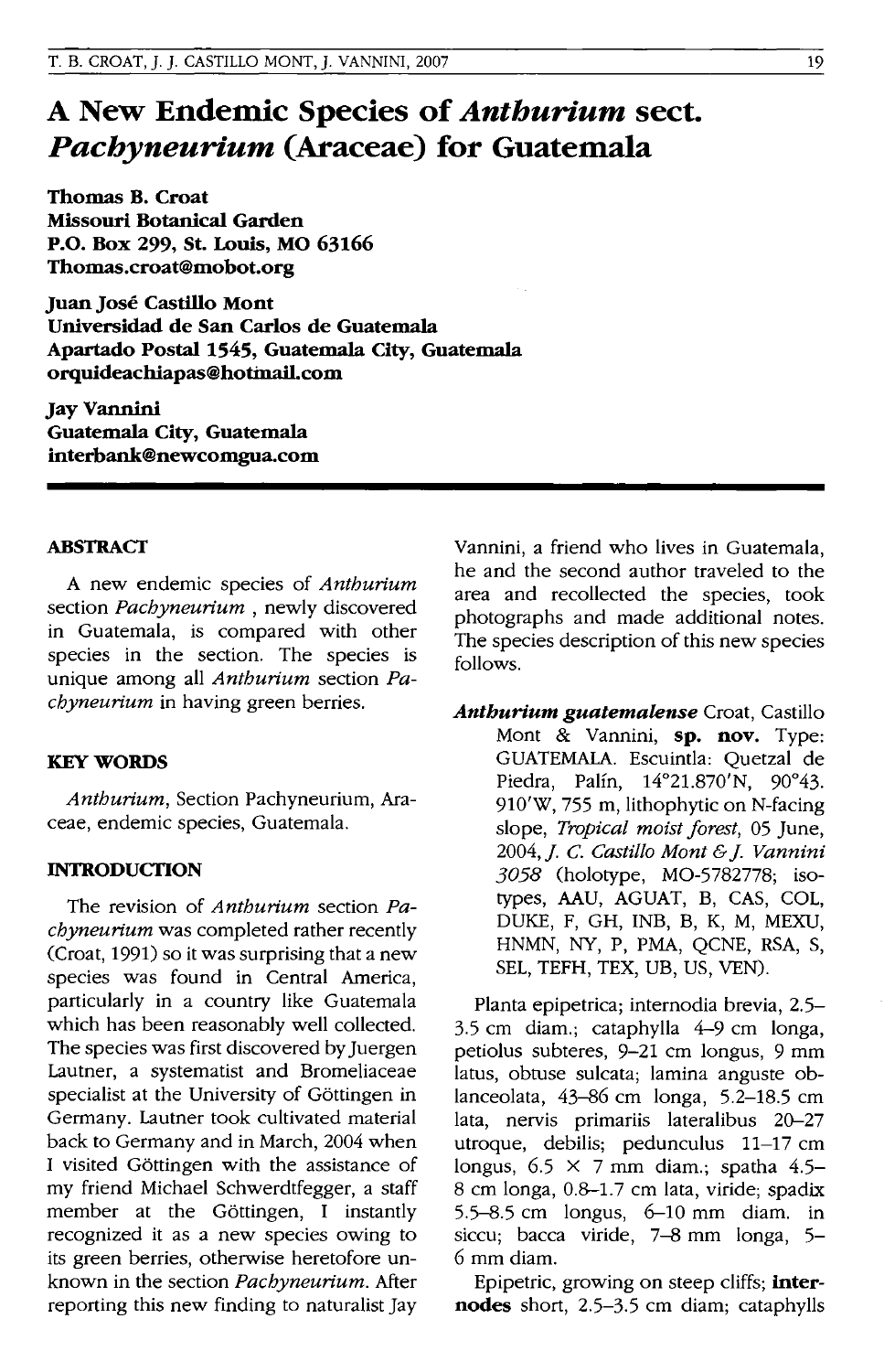

Fig. 1. Photos of type plant, Anthurium guatemalense Croat, Castillo Mont & Vannini. A. Habit. B. Blades at adaxial surface. C. Inflorescence at anthesis. D. Infructescence with one loose seed. (Photos taken by Jay Vannini).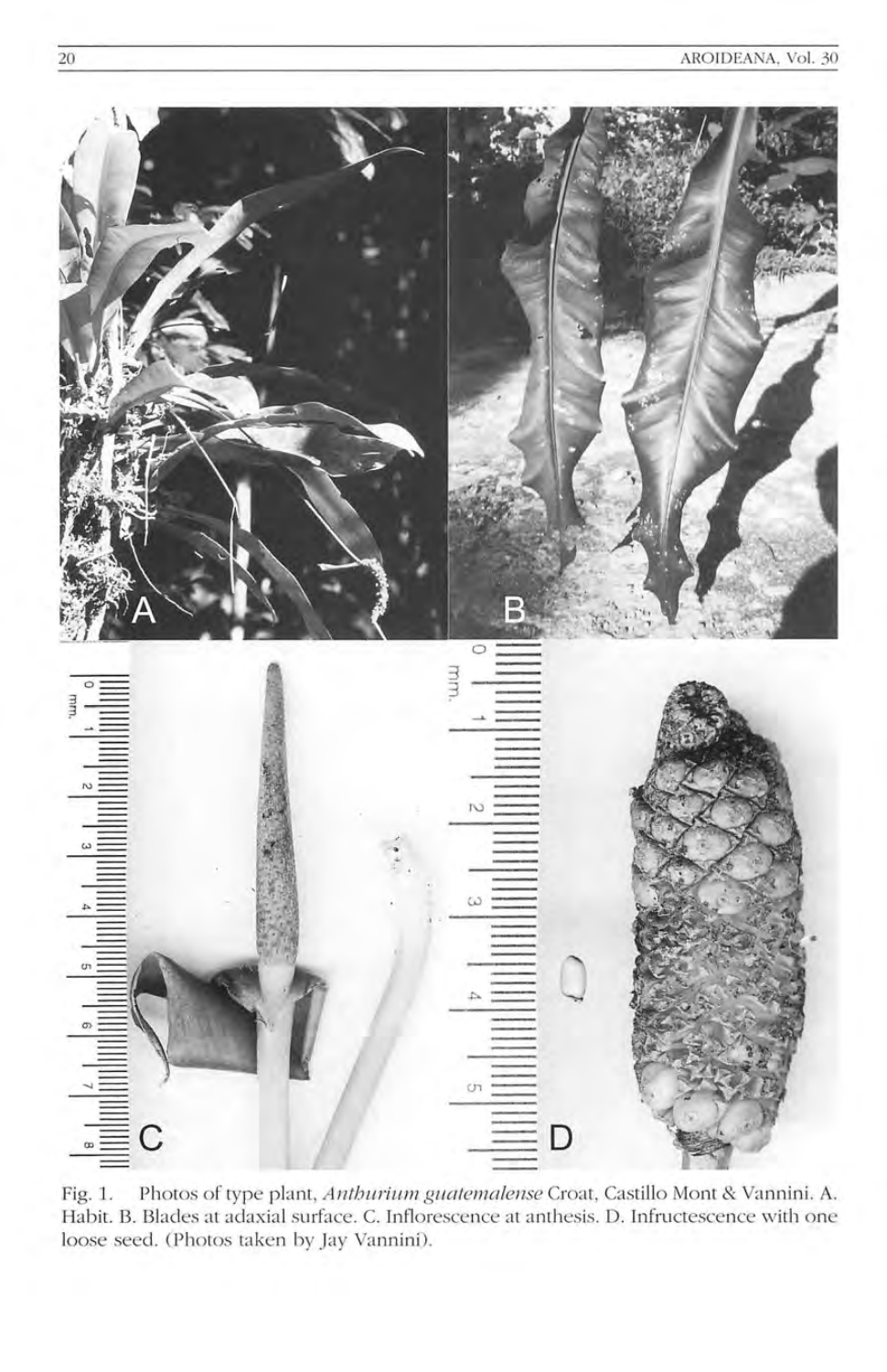$4-9$  cm long, persisting semi-intact, thin, light brown, becoming pale-fibrous at base; **petioles** subterete, 9-21 cm long, 9 mm wide, 8 mm thick, narrowly and obtusely sulcate, dark green and weakly glossy, drying pale grayish yellow-green, deeply and sharply sulcate adaxially, sometimes with an obtuse medial rib adaxially, weakly and irregularly ribbed abaxially; geniculum less than 1 cm long, only slightly thicker . than the petiole; **blades** narrowly oblanceolate 43-100 cm long, 5.2-20 cm wide, 4.2-10.4 times longer than wide, 3.3-5 times longer than petiole, narrowly acuminate at apex with a short apiculum ca. 5 mm long, acute to abruptly ending at base, moderately coriaceous, weakly glossy, moderately bicolorous, drying medium yellow-green to grayish green and matte above, paler, yellow-green and matte below; **midrib** bluntly angular and concolorous above, narrowly rounded, thicker and slightly pale below, drying narrowly acute and slightly paler above, thicker than broad and irregularly narrowly ribbed, and paler below; **primary lateral veins** 20-27, scarcely visible and concolorous, scarcely distinguished from the interprimary veins above (those in the lower  $1/3$  of the blade especially weak), weakly raised and concolorous below, drying narrowly raised and slightly paler than surface; tertiary veins darker than surface and moderately distinct below, drying weakly raised; collective veins arising from near the base, 1- 7 mm from the margin; blade margin drying paler and weakly down-turned. INFLORESCENCE erect; peduncle 11- 17 cm long,  $6.5 \times 7$  mm diam., drying dark green, matte; 4.5-8 cm long, 0.8-1.7 cm wide, green, brown, becoming reflexed, withered, persistent; **spadix** 5.5-11.5 cm long,  $(3.5-)7.4-14$  times longer than wide, drying 6-10 mm diam., green at anthesis and remaining more or less green throughout its development, sometimes becoming gray in age, matte, post-anthesis; flowers 5-7 per spiral, 1.8-2 mm long, 1.8 mm wide, becoming rounded post-anthesis; tepals 1.6 mm wide, the outer margins 2-sided, inner margin broadly rounded, becoming cupuliform in age; pistils green post-anthesis; stamens emerging immediately above the tepals, the lateral stamens emerging only 2-3 spirals head of the 3rd and 4th stamens; anthers  $0.4-0.5$  mm long,  $0.5-$ 0.6 mm wide, slightly divaricate; thecae narrowly ovoid. INFRUCTESCENCE erect; spadix 13 cm long, 3 cm diam. with berries not emergent, 4 cm diam. with berries exserted; **berries** pale green, dark green at apex, obovoid, 7-8 mm long, 5-6 mm diam; seeds dark brown, 5 mm long, 2.5 mm diam, semiglossy.

*Anthurium guatemalense* appears to be endemic to a single locality in Escuintla Department in southern Guatemala on the steep north-facing slopes behind the Piedra de Quetzal near Palin at about 755 m in a *Tropical moist forest* life zone (Holdridge, 1967). It may also occur in similar habitat at a forested site located ca. 12 airline km away on the lower SW slopes of Volcán de Agua. It is noteworthy that the species occurs in sympatry with another narrow epipetric endemic, *Agave lagunae* Trelease. This agave is known only from this locality and immediate surroundings back towards Lago de Amatitlan, and over towards the forestcovered cliff locality that I propose in the text. The species is a member of section *Pachyneurium,* a group recognized by having a rosulate habit, usually short petioles and oblanceolate leaf blades with involute vernation. The species is characterized by having blades that dry greenish and have very obscure primary lateral veins and green berries. No other species of section *Pachyneurium* in Central America have this combination of characters and no other species in the entire section *Pachyneurium* has mature green berries.

The species was first collected in 1995 by Juergen Lautner (95-13) in the type locality and is in cultivation at Göttingen Botanical Garden in Germany as well as the Nancy Botanical Garden, the Missouri Botanical Garden and in the collections of both junior authors.

Paratype-Cultivated collections: GU-ATEMALA. **Escuintla:** Piedra del Quet